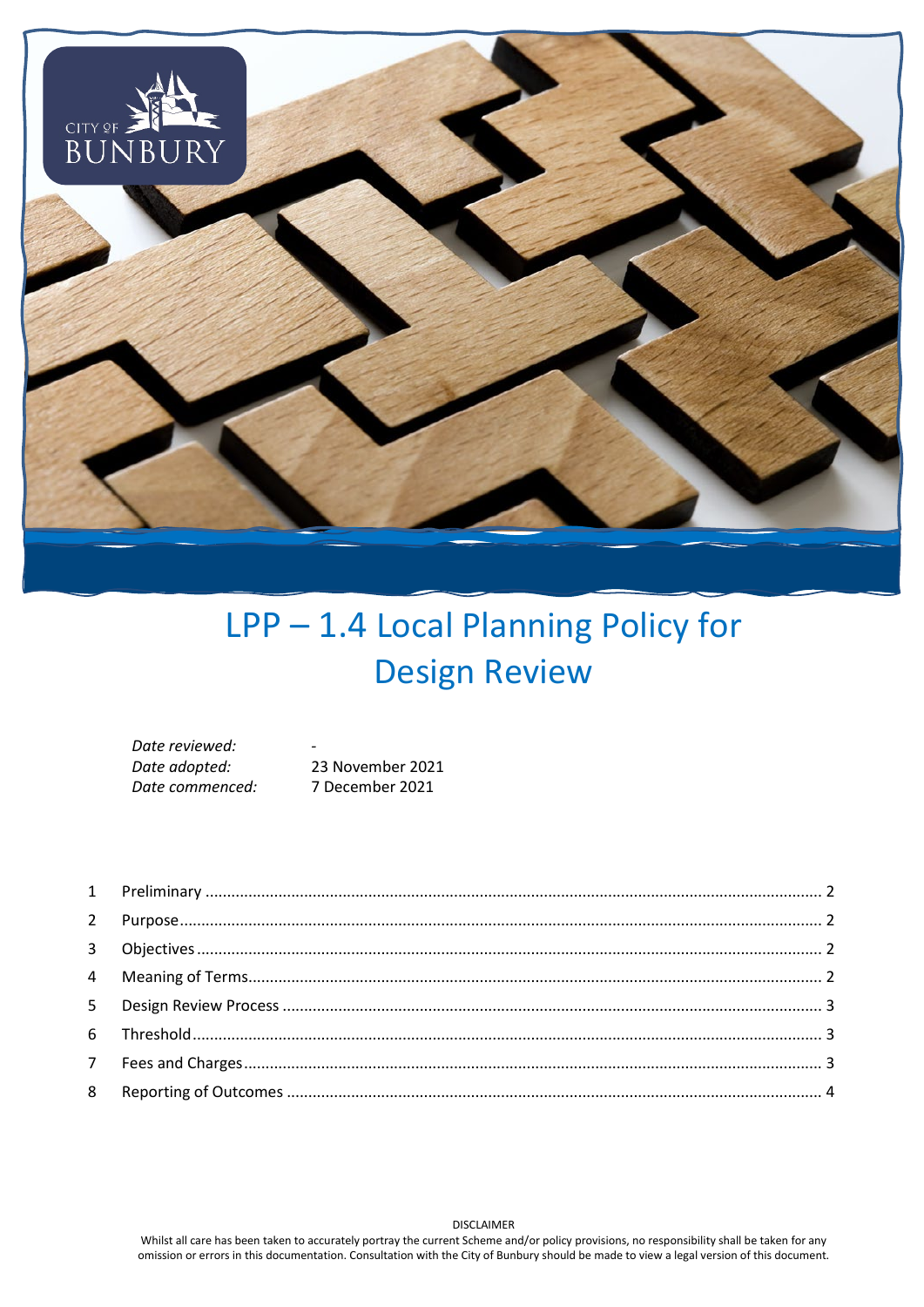# <span id="page-1-0"></span>1 Preliminary

- 1.1 **Citation**: This local planning policy is prepared in accordance with Schedule 2 of the *Planning and Development (Local Planning Schemes) Regulations 2015* and may be cited as Local Planning Policy 1.4: Design Review.
- 1.2 **Policy Area**: This local planning policy applies to lands within the local government district of the City of Bunbury and as such, the local planning policy area is the Scheme area.
- 1.3 **Policy Application**: The provisions of this local planning policy apply to development applications or City projects, structure plans, planning policy and other similar documents that meet the threshold set out at Part 6.

#### <span id="page-1-1"></span>2 Purpose

- 2.1 The purpose of this policy is to ensure the City takes into account design principles in significant developments and the planning policy framework and to refer such proposals to the South West Joint Design Review Panel.
- 2.2 The South West Joint Design Review Panel will be established and operate consistent with the process outlined by the State Government Design Review Guide - Guidance for local governments (the Design Review Guide), as augmented by the adopted Terms of Reference.

## <span id="page-1-2"></span>3 Objectives

In accordance with the aims of the Scheme, this local planning policy:

- (a) ensures higher quality built-form outcomes and an improved public realm through Design Review of development applications and City projects
- (b) outlines the types of applications and other planning documents that will require design review
- (c) sets out the weight afforded to the advice provided by a Design Review Panel
- (d) establishes a process for fees and charges.

#### <span id="page-1-3"></span>4 Meaning of Terms

Unless stated otherwise below, the terms used in this Local Planning Policy shall have the same meaning as defined in the *Planning and Development Act 2005*, the *Planning and Development (Local Planning Schemes) Regulations 2015* (the Regulations), the Scheme or the Residential Design Codes (R-Codes). The meaning of other specific words and expressions relevant to this policy are given below:

**'Design Review'** means an independent and impartial evaluation process in which experts on the built environment assess the design of a proposal.

**'Design Review Panel'** means a selected panel of experts who undertake a design review of a proposal (South West Joint Design Review Panel).

**'City'** means City of Bunbury.

**'Terms of Reference'** means the adopted Terms of Reference that establishes the role and functioning of the South West Joint Design Review Panel.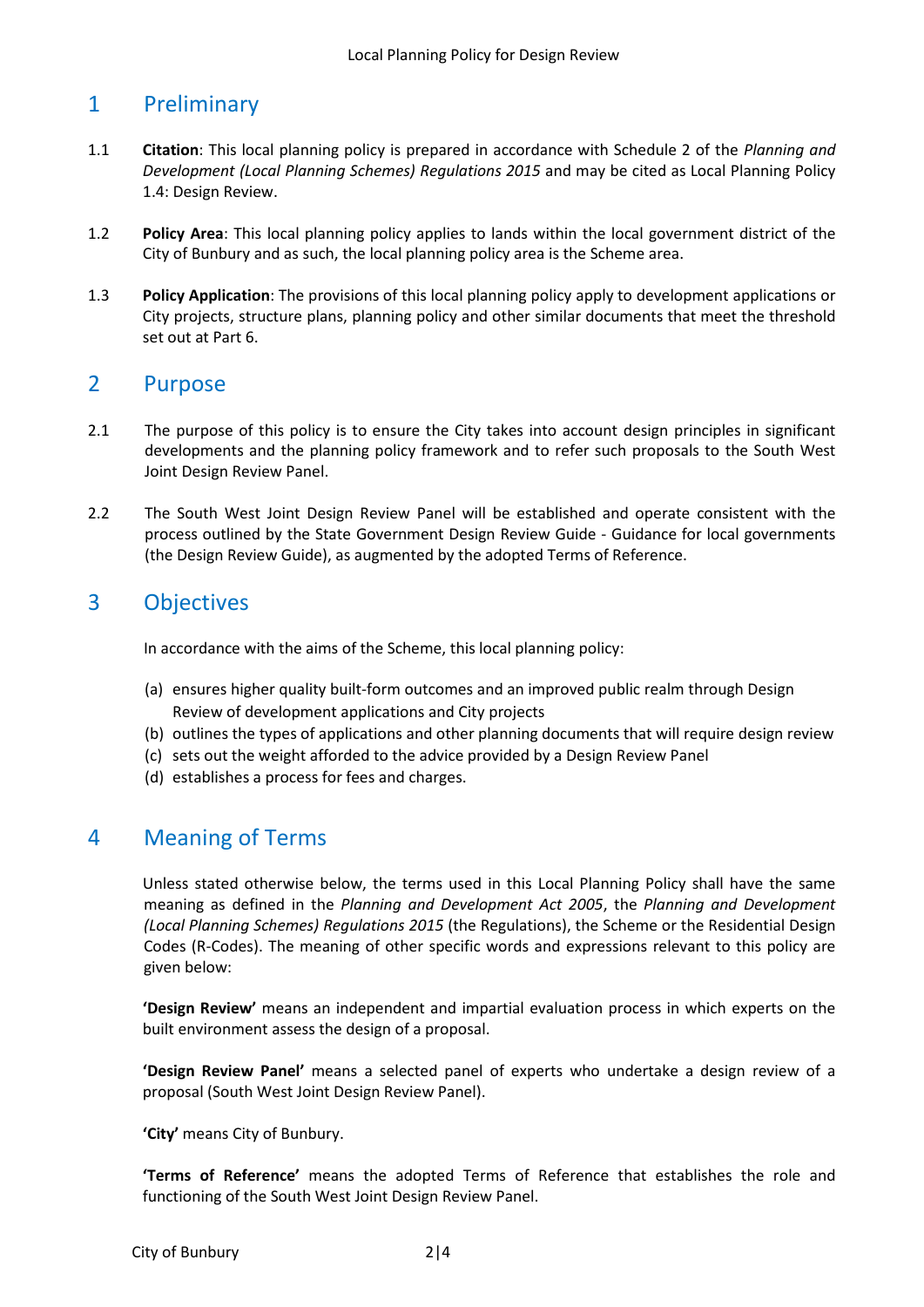#### <span id="page-2-0"></span>5 Design Review Process

- 5.1 The City will use the South West Joint Design Review to undertake design review for matters outlined at Part 6.
- 5.2 The establishment and operation of the panel is to occur in accordance with an adopted term of reference.
- 5.3 The Design Review Panel shall assess proposals against the design principles of State Planning Policy 7.0 Design of the Built Environment (WAPC, 2019).
- 5.4 The Design Review Panel performs an advisory function and the decision maker shall give due regard to the panel's advice. The Design Review Panel does not report on compliance with the scheme or policies.
- 5.5 The City encourages proponents to undertake design review early in the design concept stage, prior to the submission of a development application. A number of referrals to the panel may be required depending on the complexity of the proposal.

## <span id="page-2-1"></span>6 Threshold

- 6.1 Design Review may be required for the following matters:
	- (a) All applications that meet the mandatory or optional requirement for Development Assessment Panels applications, where there is a design element that may impact on the character, appearance, or streetscape of an area
	- (b) Major development proposals where there is a design element that may have a significant impact on the character, appearance, or streetscape of an area at the discretion of the Director of Sustainable Communities
	- (c) Any other planning proposal (e.g. Scheme Amendment, Structure Plan, Precinct Plan, Local Planning Policy, Local Development Plan, Design Guidelines; or City project) relating to the design of development and places may be referred to the Design Review Panel at the discretion of the Director of Sustainable Communities.
- 6.2 The purpose of the panel is to provide independent, expert advice on the design quality of the proposed development to the applicant, City officers, Council / the decision maker, to encourage innovative, high-quality designs that meet the needs of all stakeholders and the community.

# <span id="page-2-2"></span>7 Fees and Charges

- 7.1 No charge will be incurred by the proponent for up to three design reviews, provided at least one of those occur prior to lodgement of a development application.
- 7.2 The proponent shall reimburse the City for the sitting fees of Design Review Panel members for all subsequent Design Review Panel meetings.
- 7.2 Fees are to be paid to the City in accordance with Council's adopted schedule of fees and charges.